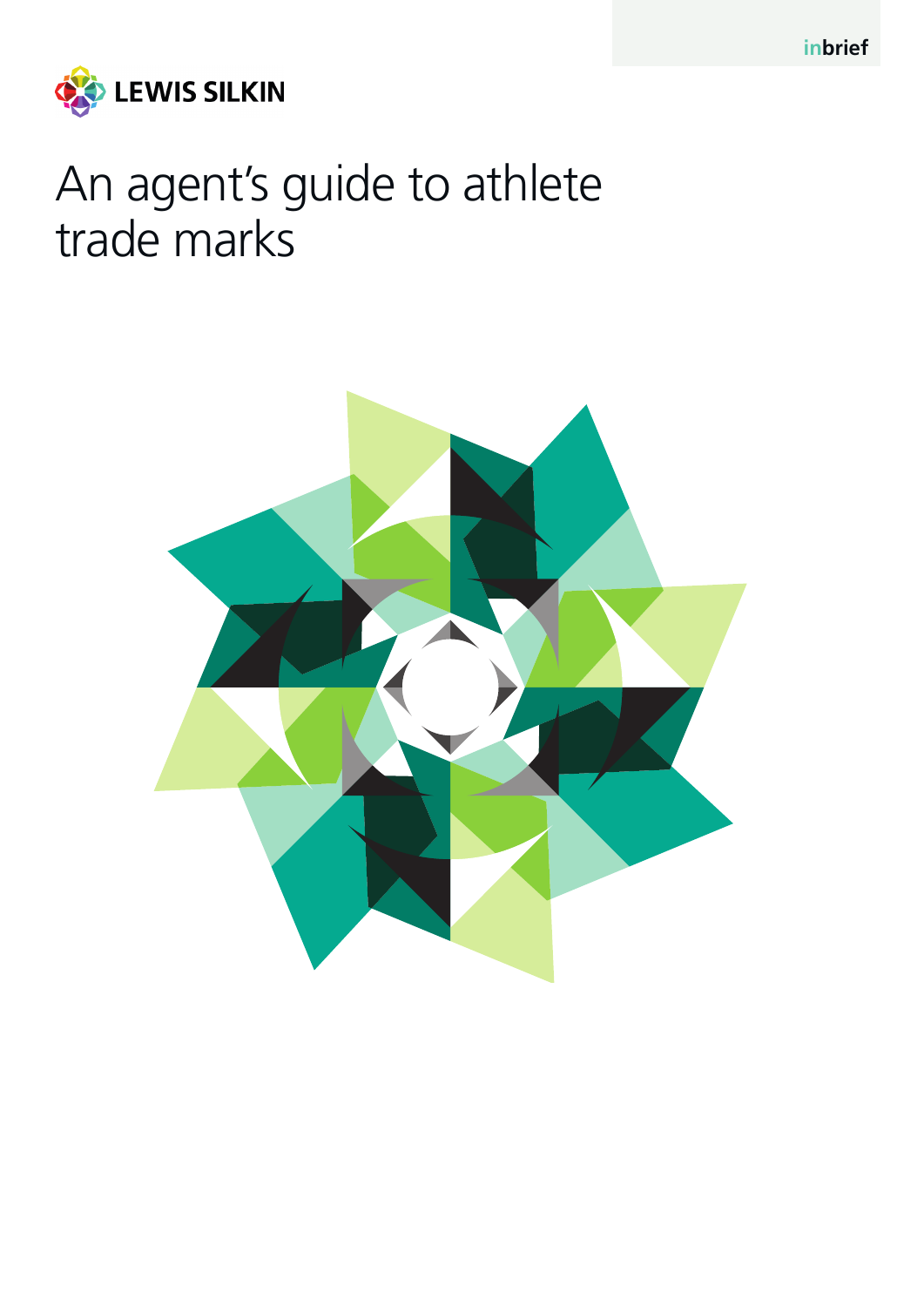## **inbrief**



## **Introduction**

Sportsmen and women invest massive amounts of time and energy into perfecting their sporting prowess. As an agent, your role is to invest your time and energy into their well-being, to nurture their income generating potential, and protect their image and reputation.

The more famous a sports star becomes, the more vulnerable they are to the unauthorised exploitation of their name and image. The best way to prevent this, and to protect the value and goodwill which you are developing for them, is by way of registering appropriate trade marks. Generally, the sooner you do this, the better.

This note guides you through what you need to know about trade marks and provides some background to other relevant rights.

## **Image rights**

In this country (unlike several other jurisdictions) there is no automatically arising 'image right' or 'right of personality'. Instead, a celebrity who has generated goodwill in their name and reputation may be able to prevent a third party exploiting their name, image or other identifiable attributes (eg their signature, nickname, or other distinguishing features) by relying on the common law tort of passing off. However passing off can be notoriously difficult and costly to prove and, in general, you must show that a significant proportion of the public are confused as to the relationship between the celebrity and the person using the relevant attributes. Passing off can therefore be of some use in false endorsement cases, but not necessarily in the case of celebrity merchandising.

## **Copyright**

Copyright can be of help where a specific photographs or footage of an athlete is used without consent. Copyright will also subsist in a graphic logo or design that might be associated with a star (eg a helmet design). However, it is the owner of the copyright work has the right to prevent its use. Unless they created it themselves, the athlete featured or referred to in the work will not own it (and therefore will not be able to assert copyright infringement) unless the rights in it are subsequently assigned to him/her.

## **Registered Trade marks**

#### **Why register trade marks?**

Given the limitation of copyright and passing off, sport stars looking to protect their image need to consider more effective and definite ways of protecting their image.

Registration of trade marks is the obvious answer.

Protecting an athlete's 'attributes' as trade marks gives them far greater control and certainty over the exploitation of their fame, and better protection against unauthorised use.

A registered trade mark essentially provides a monopoly right in relation to the territories, and the types of goods and services, a trade mark is registered for. Provided you keep using the mark as registered, you can renew it indefinitely.

As well as being a strong tool against

unauthorised exploitation, registered trade marks can become a valuable asset. We all know that an athlete's brand can become big business and sponsors, merchandising licensees and other business partners may want to see that their investment is protected through the use of trade marks. For the biggest stars with brands that extend beyond their own lifetime, trade marks are also an asset that can be passed down the generations. For example Muhammad Ali's name and autograph is registered across a range of goods and services and will no doubt retain value for many decades to come.

#### **What to register**

Any representation not already on the register and which is not descriptive (see below) will be protectable. So an athlete may register any of their "attributes". For example an athlete may register their name, an F1 driver their racing number, a rugby star their silhouette, or a football player their nickname. The possibilities are endless.

A very effective way of preventing those wishing to capitalise on a sport star's fame without paying a rights fee, is to register the attributes most likely to be used by those people. For an athlete who has developed a strong commercial identity those attributes should correspond with the 'brand' the athlete is trading under.

#### **What goods and services to protect**

The most likely goods and services for which an athlete will want to register their trade marks are items which will be sold as merchandise (ie clothing, headwear, footwear, games, bags etc) and the services that they provide directly (eg coaching, after dinner speaking). However we've seen the likes of Maria Sharapova create her sweet empire "Sugarpova", and Lewis Hamilton venture into motorbike design in partnership with MV Augusta, so requirements can be very bespoke and need to take account of an individual's particular activities.

#### **When to register**

When to register a trade mark is a balancing act. Trade marks must be put to 'genuine use' within 5 years of their registration. As such, you don't want to register a promising young athlete's attributes too long before they are going to be able to genuinely exploit their trade marks. However it is best to try to obtain registered trade mark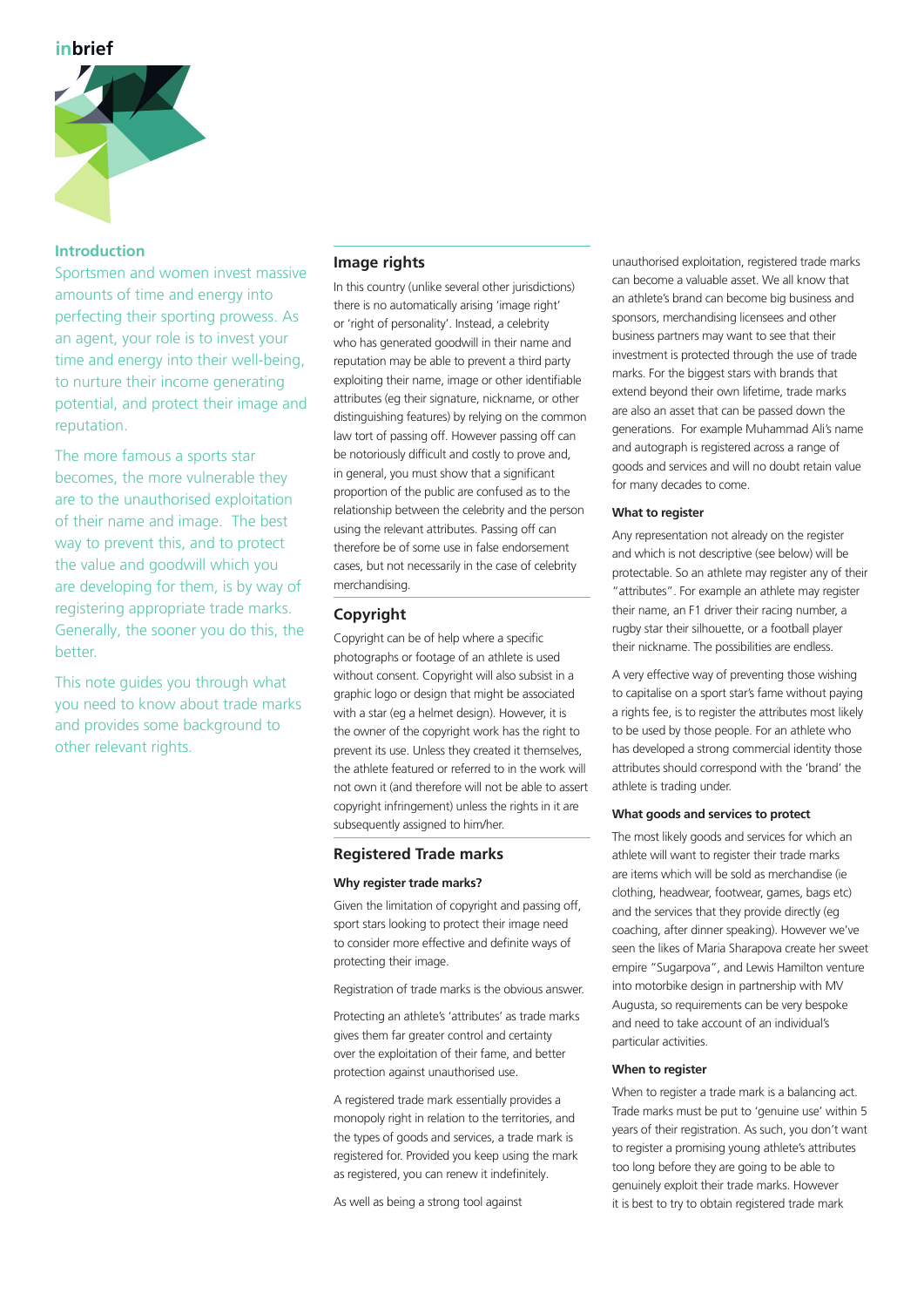

rights, particularly in the athlete's name, before they have significant fame. This is because trade marks are intended to act as a badge of origin for one undertaking. As the law currently stands, if a person is already well-known, third parties may well have been using their name legitimately on items of merchandise like posters and clothing, in a manner which undermines the badge of origin principle – in other words, their name or image alone doesn't tell the consumer that the item it is appearing on is produced by, or with authorisation of, the star. It could just be memorabilia.

#### **Where to register**

Trade marks have to be registered on a territorial basis, and applications should therefore be made in the countries in which the athlete is going to exploit their brand, and/or where unauthorized exploitation is most likely.

For British stars, a UK registration in the first instance is likely to be most logical. A European Union trade mark which covers the 28 member states that make up the EU (including, currently, the UK) can also be a sensible and inexpensive route to pan-European protection. Other key territories will be determined by the activities and appeal of the particular individual in different parts of the world. It is also worth noting that a "priority" claim will be available once the first application is filed. This claim provides a six month grace period, starting from the date of the first application, and allows for later applications for the same mark in other countries to be given the date of the first application.

#### **Who should register**

The delay in Manchester United's signing of Jose Mourinho in May 2016 shed light on the issues that can arise over trade mark ownership. The fact that one of his previous clubs, Chelsea, owned various trade marks in his name was blamed for the delay in Man U signing the manager. As mentioned above, trade marks can become very valuable assets and it is therefore important that the sport star retains control of them. In general, the athlete or his/her image rights company should therefore apply for and become the registered owner the trade marks. The trade marks can then be licensed to various parties, such as clubs, merchandise licensees, sponsors etc as required. It is still however important to consider the termination provisions in any such agreements – they should accommodate for changes in circumstances and give the athlete sufficient flexibility to ensure he/she can maximise revenue as they become more famous or move between clubs etc.

## **The trade mark registration process** Searches:

Before applying for a trade mark we normally advise that a search process is undertaken to check for conflicting marks on the relevant registers. Although it's difficult to rule out all potential challengers, this will help ensure that there are no obvious issues which would make an application in the relevant territory pointless and a waste of money.

#### Classes:

As mentioned above, a trade mark needs to be registered in respect of specific goods and services in relation to which it will be used. A trade mark application must therefore be accompanied by the terms (ie a list of the goods and services) which will be protected by the registration. These must be given at the application stage as it's not possible to add them later save via a new/fresh application.

The trade mark registries divide goods and services into classes and fees are calculated on the basis of the number of classes for which a trade mark application is made. In order to give each mark the fullest protection (both now and to allow for growth) it normally makes sense to apply for the maximum number of classes that your budget will allow. This will save you from filing an additional application in the future (which would be more expensive that simply adding an additional class now). The caveat to this is that in some countries there must be a genuine intention to use the mark in relation to the relevant goods and services applied for. Secondly, if the mark isn't used within 5 years of the registration in relation to a particular good/service, the relevant protection can be lost if challenged by a third party.

## **Other services**

In addition to assisting with trade mark registrations we can also assist with a range of related matters:

- registration of domain names
- 'watching' services, to monitor for registration of related trade marks which you may want to oppose
- dealing with trade mark opposition and revocation proceedings
- taking action against the sale of counterfeit goods, including 'take-down' proceedings on various e-commerce sites
- addressing unauthorised use of athlete attributes in marketing materials and cases of false endorsement (this may include issuing cease and desist letters, seeking an injunction, or making claims for damages)
- reputation management
- sponsorship and merchandising agreements
- athlete-agency agreements

We hope that the above is helpful and gives an insight as to how we can assist in protecting your client's name and image. If you would like to find out more or would like a quote, please don't hesitate to contact us.

## **For further information on this subject please contact:**

#### **Alex Kelham**

Head of Sports Business Group **T** + 44 (0) 20 7074 8211 alex.kelham@lewissilkin.com

#### **Jackie Bolton**

Trade Mark Attorney **T** + 44 (0) 20 7074 8469 jackie.bolton@lewissilkin.com